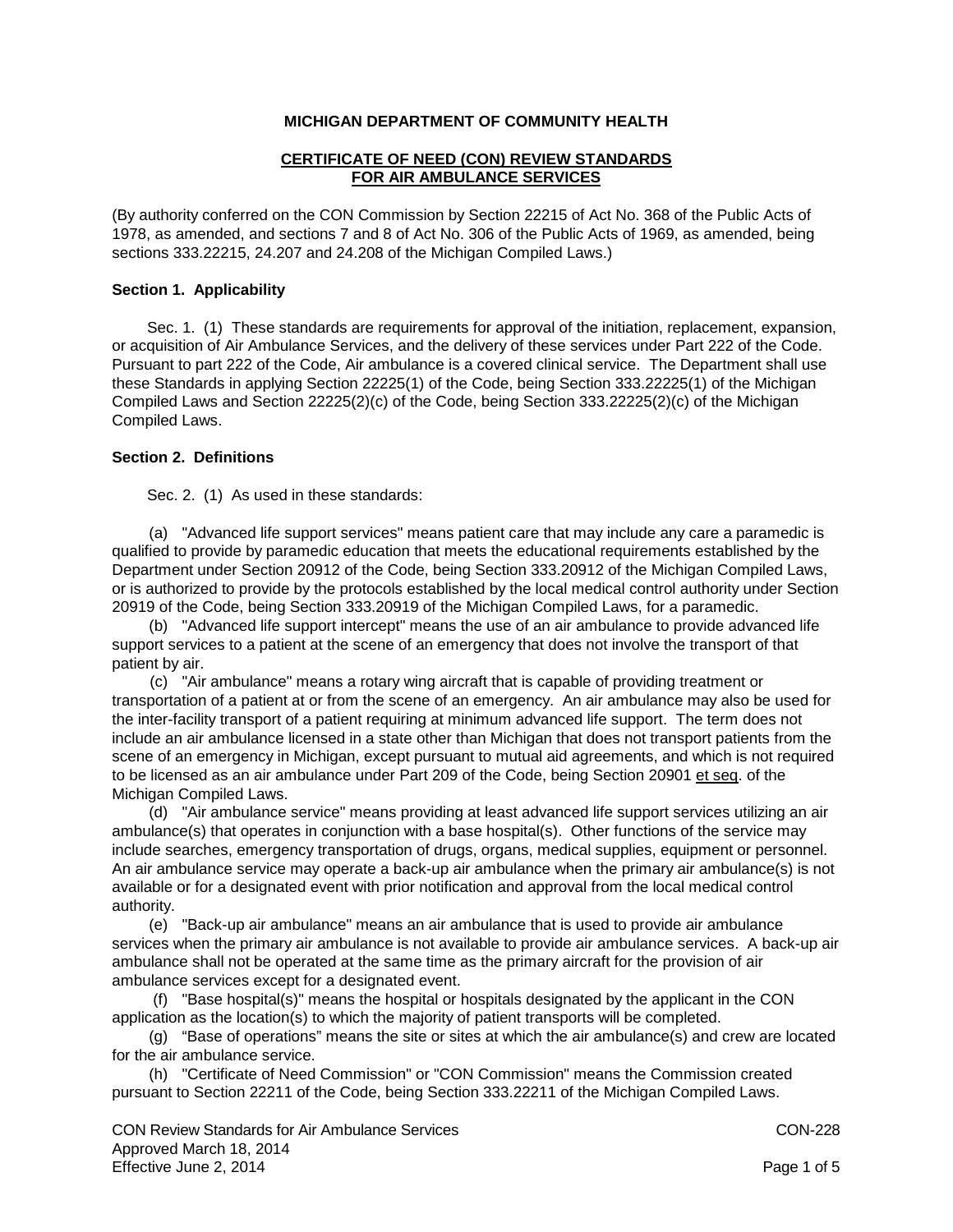(i) "Code" means Act No. 368 of the Public Acts of 1978, as amended, being Section 333.1101 et seq. of the Michigan Compiled Laws.

(j) "Department" means the Michigan Department of Community Health (MDCH).

(k) "Designated event" means a temporary event, such as an air show, of no more than seven (7) days in duration that requires the full-time on-site availability of an air ambulance.

(l) "Emergency" means a condition or situation in which an individual declares a need for immediate medical attention for any individual, or where that need is declared by emergency medical services personnel or a public safety official, pursuant to MCL 333.20904.

(m) "Existing air ambulance" means an operational air ambulance on the date which an application is submitted to the Department.

(n) "Existing air ambulance service" means an operational air ambulance service or an air ambulance service approved, but not yet operational on the date which an application is submitted to the Department.

(o) "Health facility" means a health facility or agency as defined in Section 20106 of the Code, being Section 333.20106 of the Michigan Compiled Laws.

(p) "Hospital" means a health facility licensed under Part 215 of the Code.

(q) "Inter-facility transport" means the transport of a patient between health facilities using an air ambulance.

(r) "Medical control authority" means an organization designated by the Department under Section 20910(1)(g) to provide medical control, pursuant to MCL 333.20906.

(s) "Monitored bed" means a licensed hospital bed that has, at a minimum, the capability of electronically monitoring in real time a patient's cardiac activity.

(t) "Mutual aid" means a written agreement between 2 or more air ambulance services for the provision of emergency medical services when an air ambulance service is unable to respond to a request for a pre-hospital transport.

(u) "Organ transport" means the use of an air ambulance to transport an organ(s) and surgical transplant team between hospitals for transplantation purposes occurring in Michigan.

(v) "Patient transport" means the use of an air ambulance to provide an advanced life support intercept, a pre-hospital transport or an inter-facility transport occurring in Michigan.

(w) "Pre-hospital transport" means the use of an air ambulance to provide transportation and advanced life support services to a patient from the scene of an emergency to a hospital.

(x) "Rotary wing aircraft" means a helicopter.

(2) The definitions of Part 209 and 222 shall apply to these standards.

### **Section 3. Requirements for approval to initiate an air ambulance service**

Sec. 3. "Initiate an air ambulance service" means begin operation of an air ambulance service from a base of operations that does not provide air ambulance services in compliance with Part 222 of the Code and is not listed on the Department inventory of air ambulances on the date on which an application is submitted to the Department. The term does not include the renewal of a lease. An applicant proposing to initiate an air ambulance service shall:

- (1) Operate only one (1) air ambulance.
- (2) Identify the base hospital(s) of the proposed air ambulance service.
- (3) Identify the base of operations of the proposed air ambulance service.

(4) Provide a letter of support from the medical control authority for the base of operations indicating that the applicant's proposed protocols comply with the requirements of the medical control authority.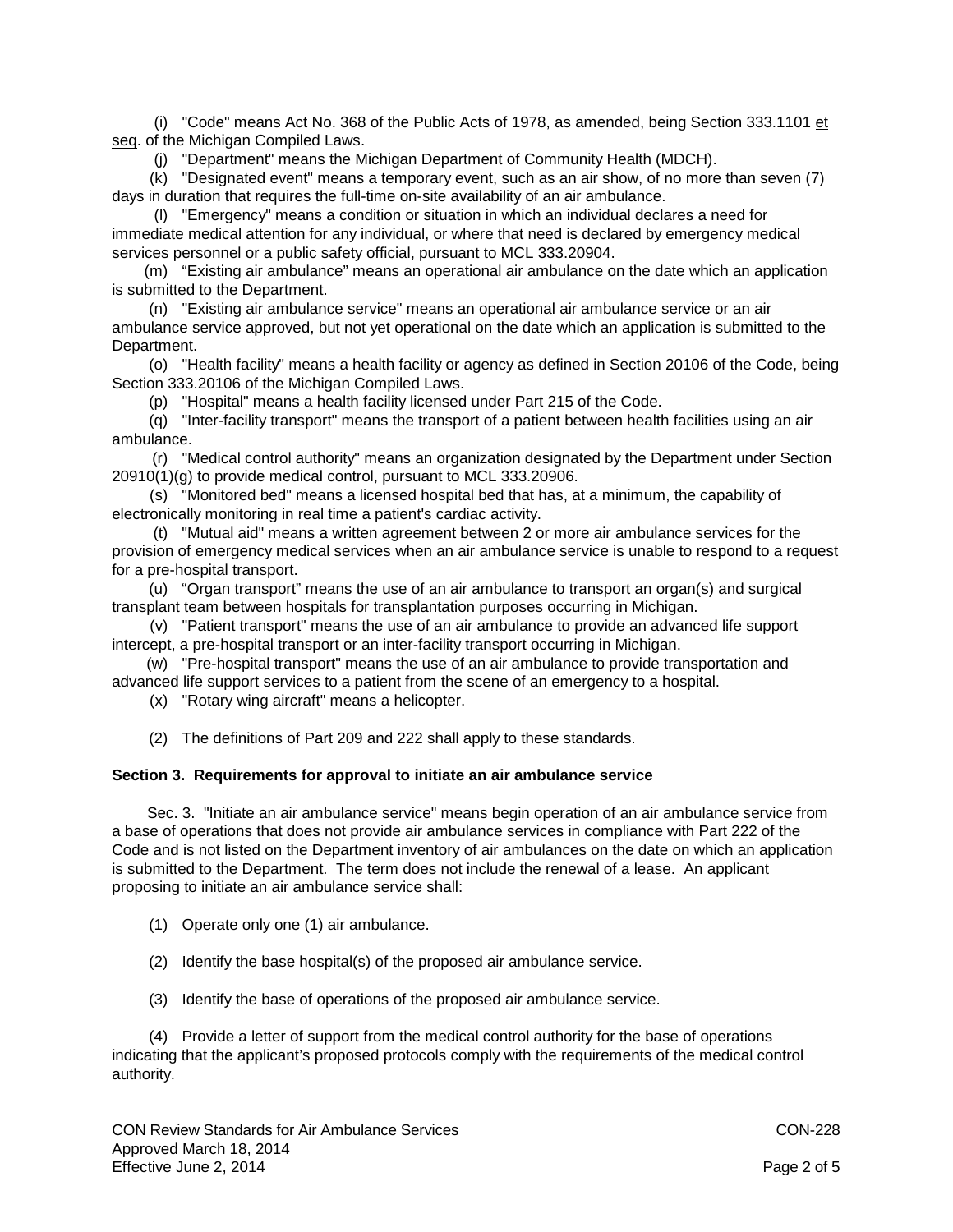(5) Demonstrate that all existing air ambulance services with a base of operations within a 75-mile radius of the base of operations of the proposed air ambulance service have been notified of the applicant's intent to initiate an air ambulance service, by means of certified mail return receipt, dated before the deemed complete date of the application.

## **Section 4. Requirements for approval to replace an air ambulance service**

Sec. 4. "Replace an air ambulance" means an equipment change which results in an air ambulance service operating an air ambulance, with a different aircraft manufacturer's serial number, other than a back-up air ambulance. An applicant proposing to replace an existing air ambulance shall:

(1) Demonstrate that the existing air ambulance to be replaced is fully depreciated according to generally accepted accounting principles, or that the replacement air ambulance offers significant technological improvements which enhance safety or quality of care, increases efficiency, or reduces operating costs.

(2) Identify the existing base of operations of the air ambulance service.

(3) Identify the existing base hospital(s) of the air ambulance service.

(4) Assert that the air ambulance to be replaced shall be removed from operation at the applicant's air ambulance service or designated as a back-up air ambulance.

(5) Provide a letter of support from the medical control authority for the base of operations indicating that the applicant's proposed protocols comply with the requirements of the medical control authority.

## **Section 5. Requirements for approval to expand an air ambulance**

Sec. 5. "Expand an air ambulance service" means increasing the number of air ambulances operated by an existing air ambulance service. An applicant proposing to expand an existing air ambulance shall:

(1) Identify the existing base of operations of the air ambulance service.

(2) Identify any proposed base of operations and demonstrate that the proposed base of operations is within the same medical control authority as the existing base of operations.

(3) Identify the existing and proposed base hospital(s) of the air ambulance service.

(4) Provide a letter of support from the medical control authority for the base of operations indicating that the applicant's proposed protocols comply with the requirements of the medical control authority.

### **Section 6. Requirements for approval to acquire an existing air ambulance service**

Sec. 6. "Acquisition of an existing air ambulance service" means obtaining possession and control of an existing air ambulance service by contract, ownership, lease or other comparable arrangement. An applicant proposing to acquire an existing air ambulance service shall:

(1) Identify the existing base of operations of the air ambulance service.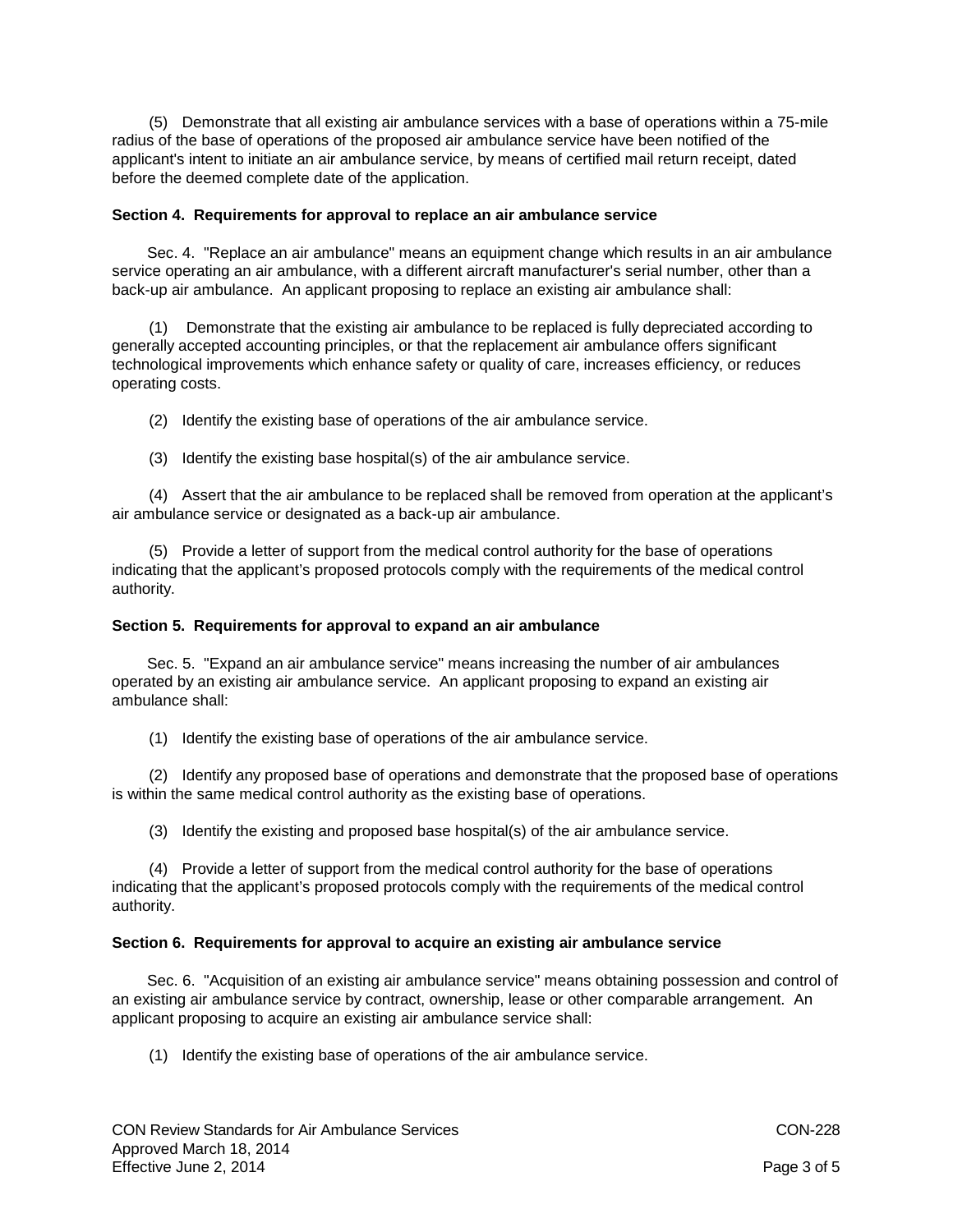(2) Identify any proposed base of operations and demonstrate that the proposed base of operations is within the same medical control authority as the existing base of operations.

(3) Identify the existing and proposed base hospital(s) of the air ambulance service.

(4) Provide a letter of support from the medical control authority for the base of operations indicating that the applicant's proposed protocols comply with the requirements of the medical control authority.

# **Section 7. Requirements for Medicaid participation**

Sec. 7. An applicant shall provide verification of Medicaid participation. An applicant that is a new provider not currently enrolled in Medicaid shall certify that proof of Medicaid participation will be provided to the Department within six (6) months from the offering of services, if a CON is approved.

## **Section 8. Project delivery requirements--terms of approval for all applicants**

Sec. 8. An applicant shall agree that, if approved, the Air Ambulance services shall be delivered in compliance with the following terms of approval:

- (1) Compliance with these standards.
- (2) Compliance with the following quality assurance requirements:
- (a) Compliance with applicable state and federal safety, operating, and licensure standards.

(b) Compliance with applicable local medical control authority protocols for scene responses by air ambulances.

(c) Compliance with either of the following quality assurance standards:

(i) The applicant shall be accredited as an air ambulance service by the Commission on the

Accreditation of Medical Transport Systems (CAMTS) within 2 years of beginning operation; or (ii) the applicant shall maintain the following:

(A) written policies and procedures specifying the levels of patient care to be provided. The level of patient care provided shall be commensurate with the education and experience of the staff and the capabilities of the base hospitals.

- (B) written patient care protocols including provisions for continuity of care;
- (C) written policies and procedures that define the roles and responsibilities of all staff members;
- (D) written policies and procedures addressing the appropriate use of air ambulance services;
- (E) a written communicable disease and infection control program;
- (F) a written plan for dealing with situations involving hazardous materials;

(G) a planned and structured program for initial and continuing education and training, including didactic, clinical and in-flight, for all scheduled staff members appropriate for the respective duties and responsibilities;

(H) written policies and procedures addressing the integration of the air ambulance service with public safety agencies governing the base hospitals including but not limited to the federal aviation administration, medical control authorities, ground emergency vehicles and disaster planning;

- (I) a quality management program;
- (J) a clinical data base for utilization review and quality assurance purposes; and
- (K) procedures to screen patients to assure appropriate utilization of the air ambulance service.

(d) Compliance with staffing and essential equipment as required by Part 209 of the Code, being Section 20901 et seq. of the Michigan Compiled Laws.

- (3) Compliance with the following access to care requirements:
- (a) Compliance with all appropriate requests for services for pre-hospital transports.